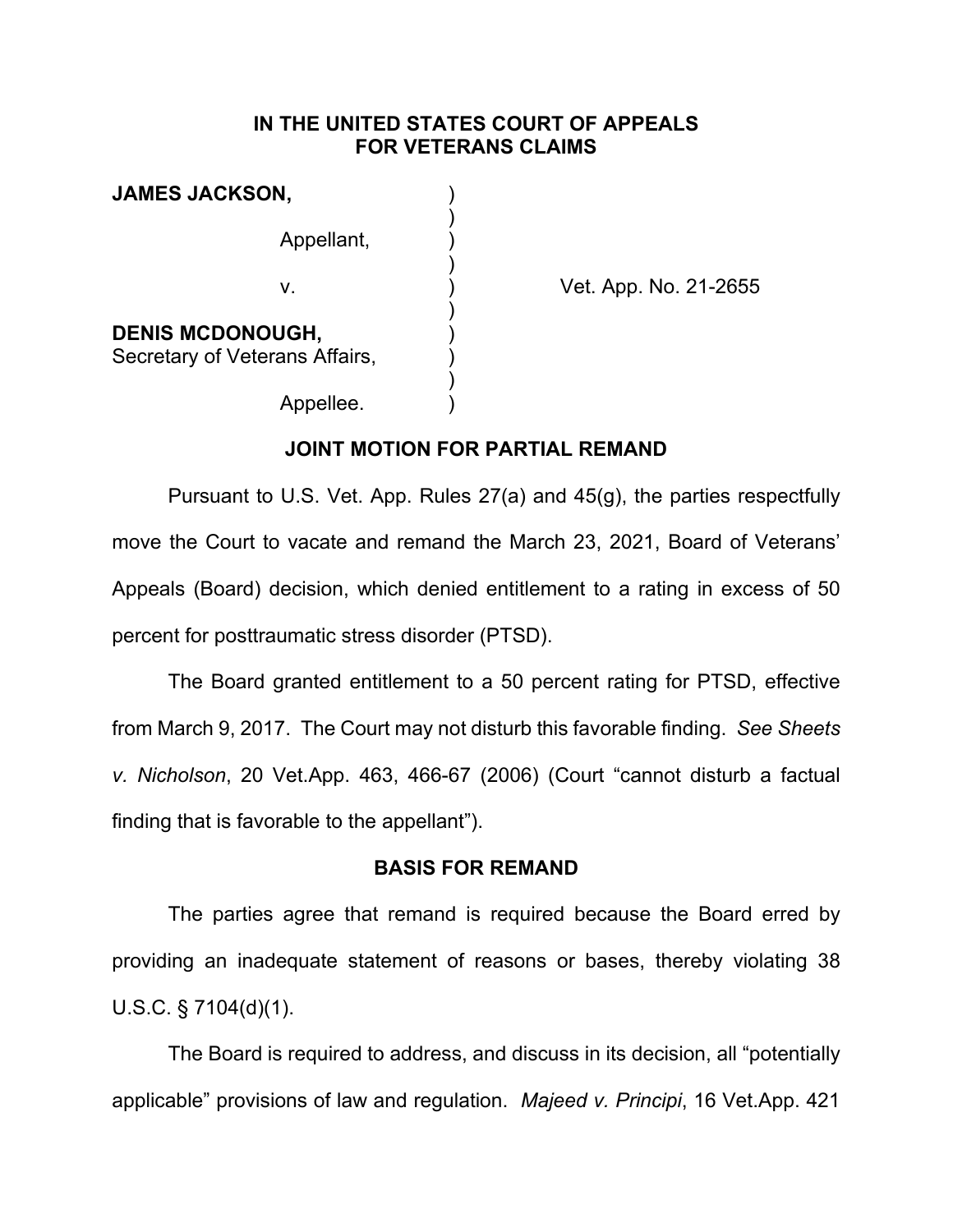(2002). Under 38 U.S.C. § 7104(d)(1), a decision of the Board shall include a written statement of the Board's findings and conclusions, and the reasons or bases for those findings and conclusions. *Gilbert v. Derwinski*, 1 Vet.App. 49, 56 (1990).

In the decision on appeal, the Board denied entitlement to a rating in excess of 50 percent for Appellant's service-connected PTSD. In reaching this conclusion, the Board essentially conceded that Appellant has suicidal ideation, but nonetheless found that a rating in excess of 50 percent is not warranted for his service-connected PTSD because the evidence does not show that he "posed a persistent danger of harm to himself or others, as the evidence shows the danger was occasional." (BVA Decision at 8).

The parties agree that remand is required because the Board's statement of reasons or bases is inadequate because it is not consistent with the Court's decision in *Bankhead v. Shulkin*, 29 Vet.App. 10, 20 (2017), which held that a claimant need not act on suicidal thoughts to have social and occupational impairment with deficiencies in most areas. The parties also agree that the Board did not adequately explain the bases for its conclusion that Appellant's social and occupational impairment due to his service-connected PTSD disorder did not warrant a rating in excess of 50 percent. *See Dennis v. Nicholson,* 21 Vet. App. 18, 22 (2007) ("The Court has long held that merely listing evidence before stating a conclusion does not constitute an adequate statement of reasons and bases" (citing *Abernathy v. Principi,* 3 Vet. App. 461, 465 (1992)); *Mauerhan v. Principi*,

2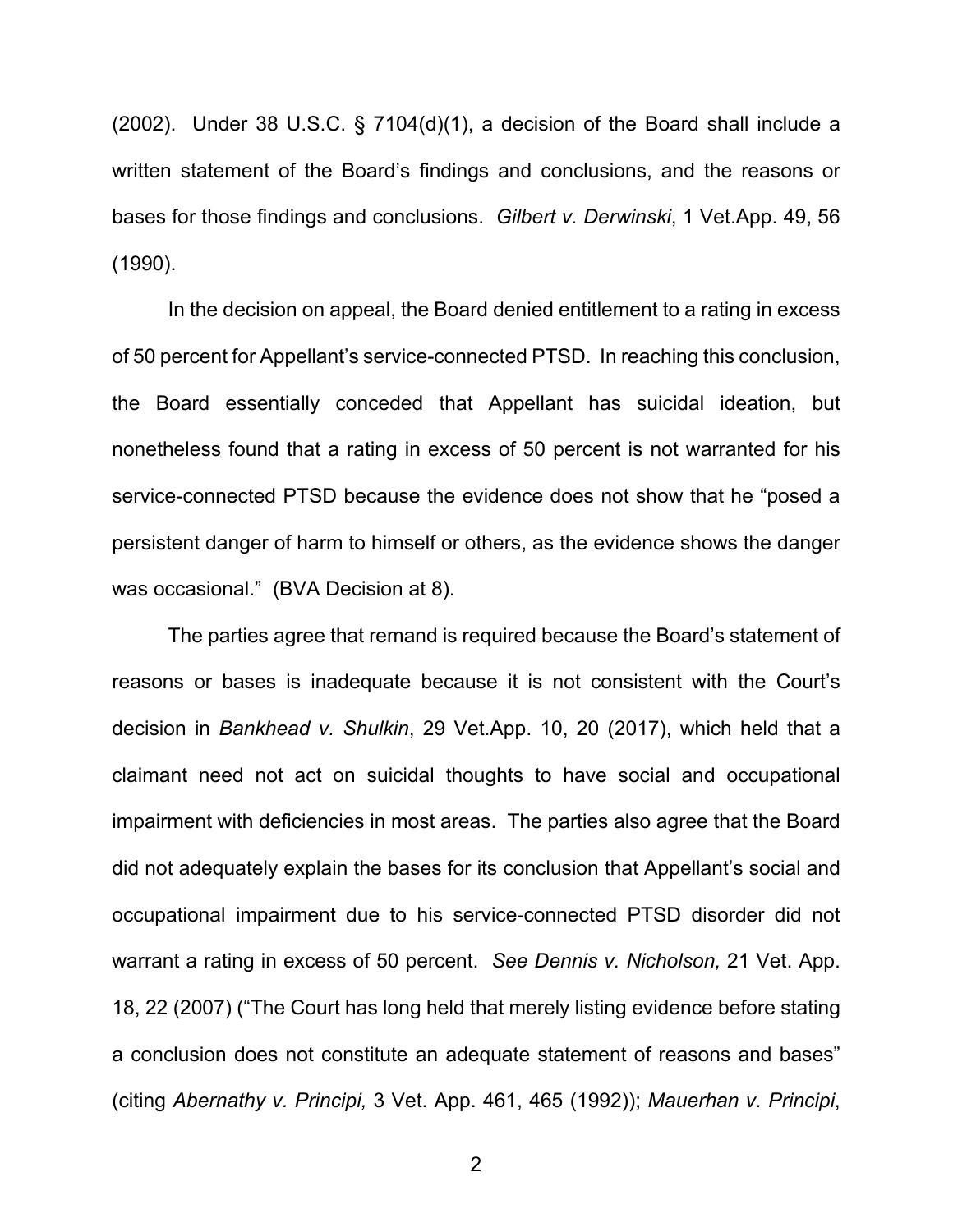16 Vet.App. 436, 440-41 (2002) (VA must consider "all the evidence of record that bears on occupational and social impairment," and then "assign a disability rating that most closely reflects the level of social and occupational impairment a veteran is suffering."). Being a "persistent danger of hurting self and others" is in the rating criteria for a 100 percent rating under the General Rating Formula for Mental Disorders. *See* 38 C.F.R. § 4.130. It's not part of the criteria for a 70 percent rating.

On remand, the Board shall readjudicate Appellant's claim and ensure compliance with *Mauerhan* by addressing the extent Appellant's symptoms result in occupational and social impairment notwithstanding the absence of some of the symptoms enumerated in the rating criteria. The Board should be mindful that, "it is not the symptoms, but their effects, that determine the level of impairment." *Mauherhan*, 16 Vet.App. at 443 (*citing* 61 Fed. Reg. 52,695, 52,697 (Oct. 8, 1996)). The Board should also be mindful that a claimant need not act on suicidal thoughts, and that the presence of suicidal ideation alone may demonstrate social and occupational impairment with deficiencies in most areas. *See Bankhead*, 29 Vet.App. at 20.

The parties agree that this joint motion for partial remand (JMPR) and its language are the product of the parties' negotiations. The Secretary further notes that any statements made herein shall not be construed as statements of policy or the interpretation of any statute, regulation, or policy by the Secretary. Appellant also notes that any statements made herein shall not be construed as a waiver as

3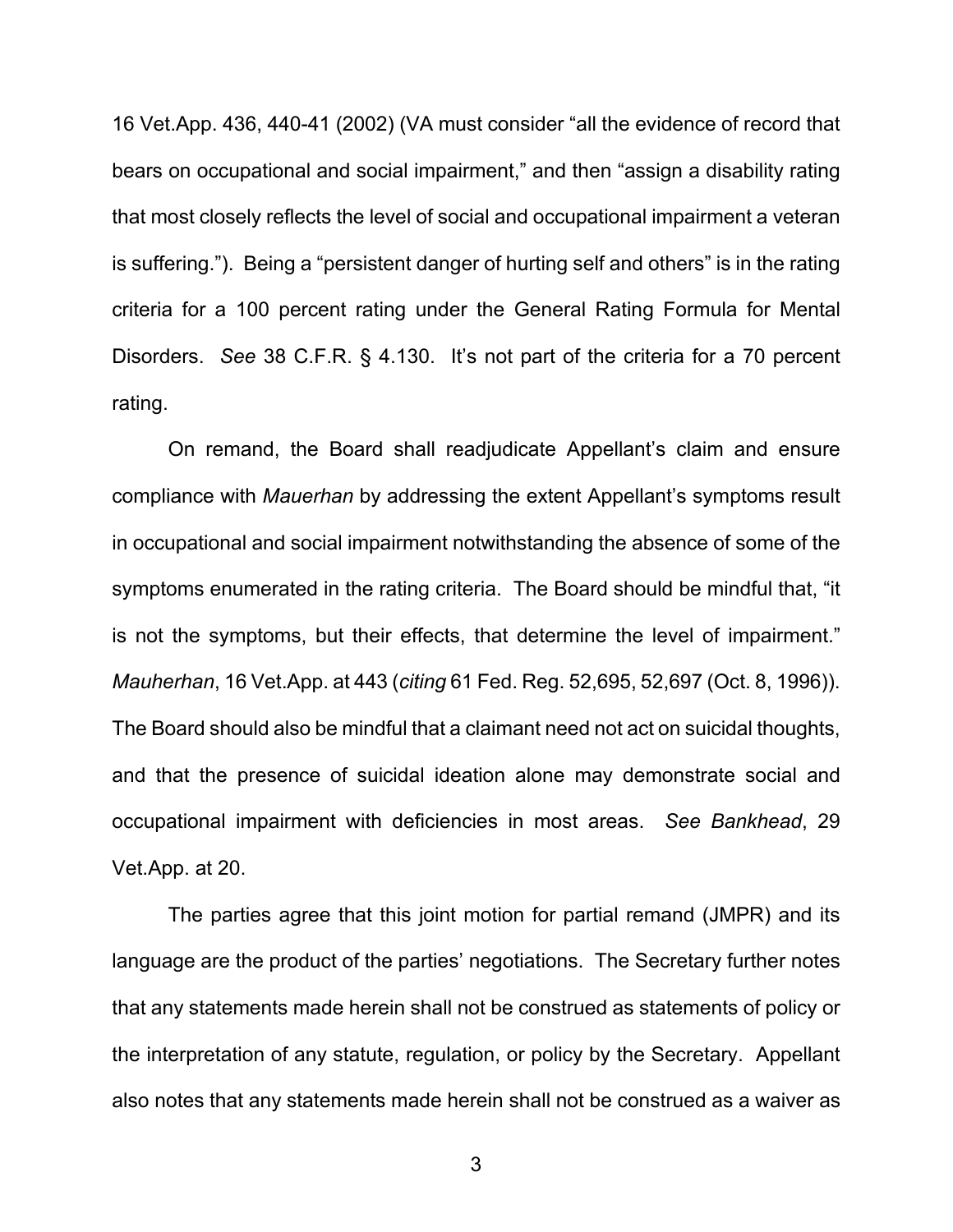to any rights or VA duties under the law as to the matter being remanded except the parties' right to appeal the Court's order implementing this joint motion. The parties agree to unequivocally waive any right to appeal the Court's order on this JMR and respectfully ask that the Court enter mandate upon the granting of this motion.

The Court should vacate the Board decision and remand the appeal for readjudication consistent with the foregoing. On remand, Appellant may submit additional argument to the Board consistent with a notice letter that will be sent by the Board. In any subsequent decision, the Board must set forth adequate reasons or bases for its findings and conclusions on all material issues of fact and law presented on the record. *See* 38 U.S.C. § 7104(d)(1); *Gilbert v. Derwinski*, 1 Vet.App. 49, 57 (1990). The Board is still expected reexamine the evidence of record and conduct a critical examination of the justification for the previous decision. *See Andrews v. McDonough*, --- Vet.App. ---, 2021 U.S. App. Vet. Claims LEXIS 972, 19-20 (May 28, 2021). The Board shall incorporate copies of this joint motion and the Court's order into Appellant's record. The Board shall provide this claim expeditious treatment as required by 38 U.S.C. § 7112.

**WHEREFORE**, the parties move this Court to issue an order vacating and remanding the March 23, 2021 Board decision to the extent it denied entitlement to a rating in excess of 50 percent for PTSD for action consistent with the foregoing discussion.

The Board granted entitlement to a 50 percent rating for PTSD, effective

4